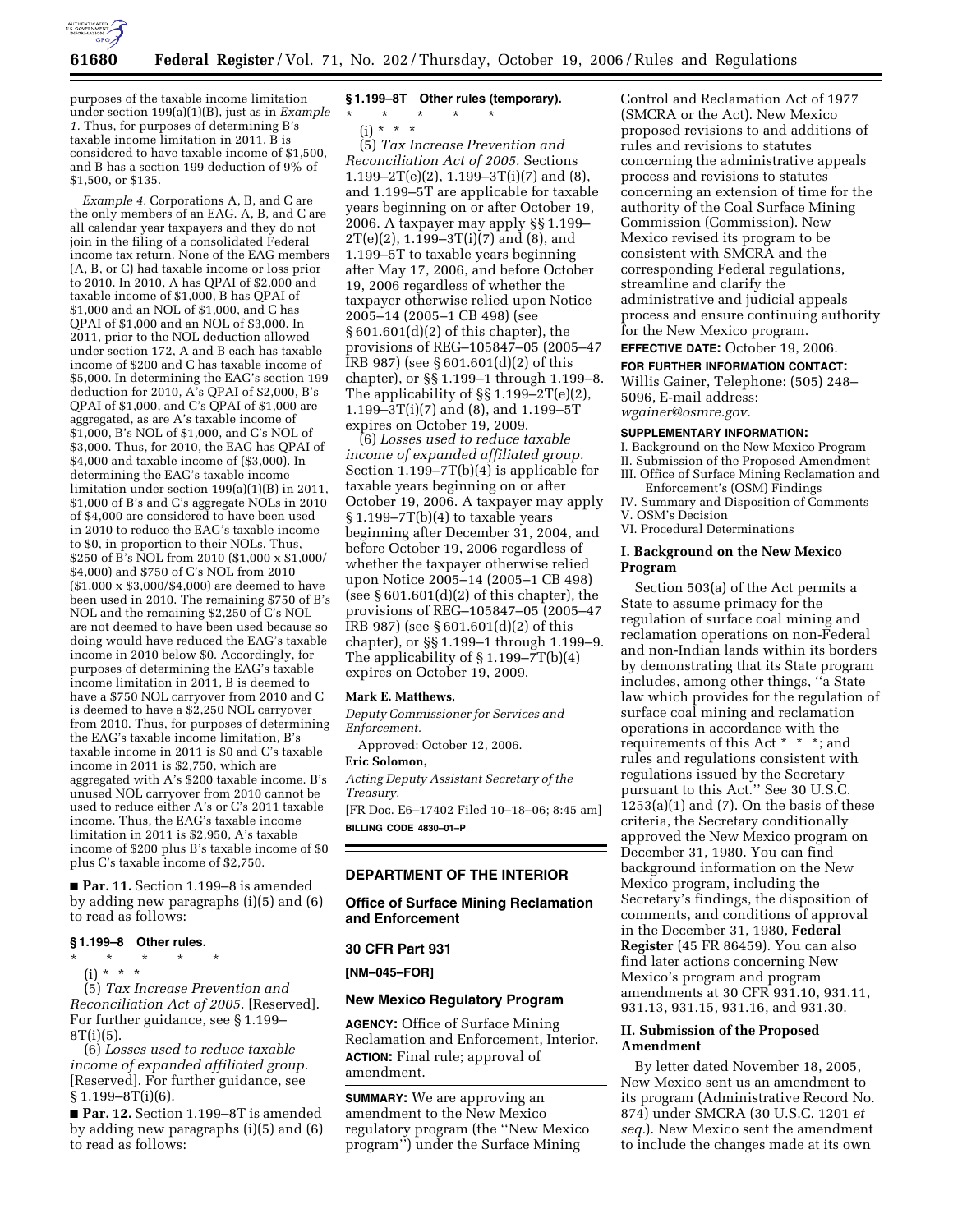initiative to (1) Streamline and clarify the administrative and judicial appeals process and (2) extend the time for the authority of the Commission to operate.

We announced receipt of the proposed amendment in the February 13, 2006, **Federal Register** (71 FR 7477; Administrative Record No. NM–882). In the same document, we opened the public comment period and provided an opportunity for a public hearing or meeting on the amendment's adequacy. We did not hold a public hearing or meeting because no one requested one. The public comment period ended on March 15, 2006. We received one agency comment from the State Historic Preservation Officer and one public comment from the Zuni Tribe.

During our review of the amendment, we identified one non-substantive editorial concern with an incorrect statutory citation referenced in a proposed rule. We notified New Mexico of this concern by letter dated March 24, 2006 (Administrative Record No. NM– 887).

New Mexico responded in a letter dated March 27, 2006, by sending us a revised amendment (Administrative Record No. NM–888). New Mexico responded with a revision to correct the statutory cite, from the New Mexico Surface Mining Act of 1978 (NMSA), section 69–25A–30.G to NMSA, section 69–25A–29.A, referenced at proposed rule New Mexico Annotated Code (NMAC), section 19.8.12.1203.K. Because the correction was editorial in nature and did not substantively revise New Mexico's proposed amendment, we did not reopen the opportunity for public comment and we are proceeding with the final rule **Federal Register**  document.

### **III. OSM's Findings**

Following are the findings we made concerning the amendment under SMCRA and the Federal regulations at 30 CFR 732.15 and 732.17. We are approving the amendment as described below.

### *A. Minor Revisions to New Mexico's Rules and Statute*

New Mexico proposed minor wording, editorial, punctuation, grammatical, and recodification changes to the following previously-approved statutes in NMSA, and rules in the NMAC.

NMSA, sections 69–25A–18.A, B, C, D and F concerning the decisions of the Director of the New Mexico program and appeals;

NMSA, sections 69–25A–29.A, B, C, D and F concerning the administrative

review of a notice or order by the Director of the New Mexico program;

NMAC, sections 19.8.11.1100.A(3), D, and D(2), concerning public notices of filing of permit applications;

NMAC, section 19.8.11.1101.C, concerning opportunity for submission of written comments on permit applications;

NMAC, sections 19.8.11.1102.A and B(2), concerning the right to file written objections;

NMAC, sections 19.8.11.1103.A(3), B, B(1), D, E(1), and F, concerning hearings and conferences;

NMAC, section 19.8.11.1104.B, concerning public availability of information in permit applications on file with the Director;

NMAC, sections 19.8.11.1105.C(2), D, E, and F, concerning review of permit applications;

NMAC, sections 19.8.11.1106.C, D(3), F, G(1) and (2), and N, concerning criteria for permit approval or denial;

NMAC, sections 19.8.11.1107.A, B, B(1), B(1)(b), B(3), C, D, E, and F, concerning general procedures for improvidently issued permits;

NMAC, section 19.8.11.1108.B, concerning existing structures and criteria for permit approval or denial;

NMAC, sections 19.8.11.1109.A(4), B, B(1) and (2), B(2)(b), B(3), and D, concerning permit approval or denial actions;

NMAC, section 19.8.11.1110.A(1), concerning the rescission process for improvidently issued permits;

NMAC, section 19.8.11.1111.B, concerning permit terms;

NMAC, section 19.8.11.1113.C(2), concerning conditions of permit for environment, public health and safety;

NMAC, section 19.8.11.1114, concerning conformance of permit;

NMAC, sections 19.8.11.1115.A, B, and C, concerning verification of ownership or control application information;

NMAC, sections 19.8.11.1116.B and B(2)(b), concerning review of ownership or control and violation information;

NMAC, sections 19.8.11.1117.A, A(1), (2) and (3), B, C, D, D(1) and (2), and D(2)(a) and (b), concerning procedures for challenging ownership or control links shown in the applicant violator system;

NMAC, sections 19.8.11.1118.B, B(1), (2) and (3), B(3)(1), C, C(1)(a) through (c), and C(2), concerning standards for challenging ownership or control links and the status of violations; and

NMAC, sections 19.8.12.1203.A through J and L, concerning formal review of notices of violations, cessation orders and show cause orders.

Because these changes are minor, we find that they will not make New

Mexico's rules and statutes less effective than the corresponding Federal regulations or less stringent than SMCRA.

## *B. Revisions to New Mexico's Statutes and Rules That Require an Explanation and Basis for Approval*

The Federal regulations at 30 CFR 732.15(b) require, among other things, that a State program include provisions that provide for (1) Administrative review of State program actions, in accordance with section 525 of SMCRA and 30 CFR Subchapter L, and (2) judicial review of State program actions in accordance with State law, as provided in section 526(e) of SMCRA, except that judicial review of State enforcement actions shall be in accordance with section 526 of SMCRA.

The Federal definitions at 30 CFR 730.5 set forth the standards for review of State program provisions which must be consistent with and in accordance with the Act and the counterpart Federal regulations. OSM defines consistent with and in accordance with to mean (a) with regard to SMCRA, the State laws and regulations are no less stringent than, meet the minimum requirements of and include all applicable provisions of the Act and (b) with regard to the Federal regulations, the State laws and regulations are no less effective than the Federal regulations in meeting the requirements of SMCRA.

As discussed below, New Mexico's proposed revisions of NMSA and the State's implementing regulations are in accordance with the corresponding sections of SMCRA and consistent with the Federal regulations.

1. NMSA, Section 69–25A–29.G, and NMAC, Section 19.8.12.1201, Elimination of Appeals for Review by the Commission of Decisions of the Director of the New Mexico Program

At its own initiative, New Mexico proposes to eliminate the provisions in NMSA at 69–25A–29.G and in NMAC, section 19.8.12.1201 that require administrative review by the Commission of decisions by the Director of the New Mexico program.

States must provide for administrative review of State program actions, in accordance with section 525 of SMCRA and 30 CFR subchapter L. States must also have a permit system which provides for review of decisions consistent with 30 CFR subchapter G. Section 525 of SMCRA and subchapter G require one level of administrative review. New Mexico is retaining its statutory provisions for administrative review of enforcement actions by the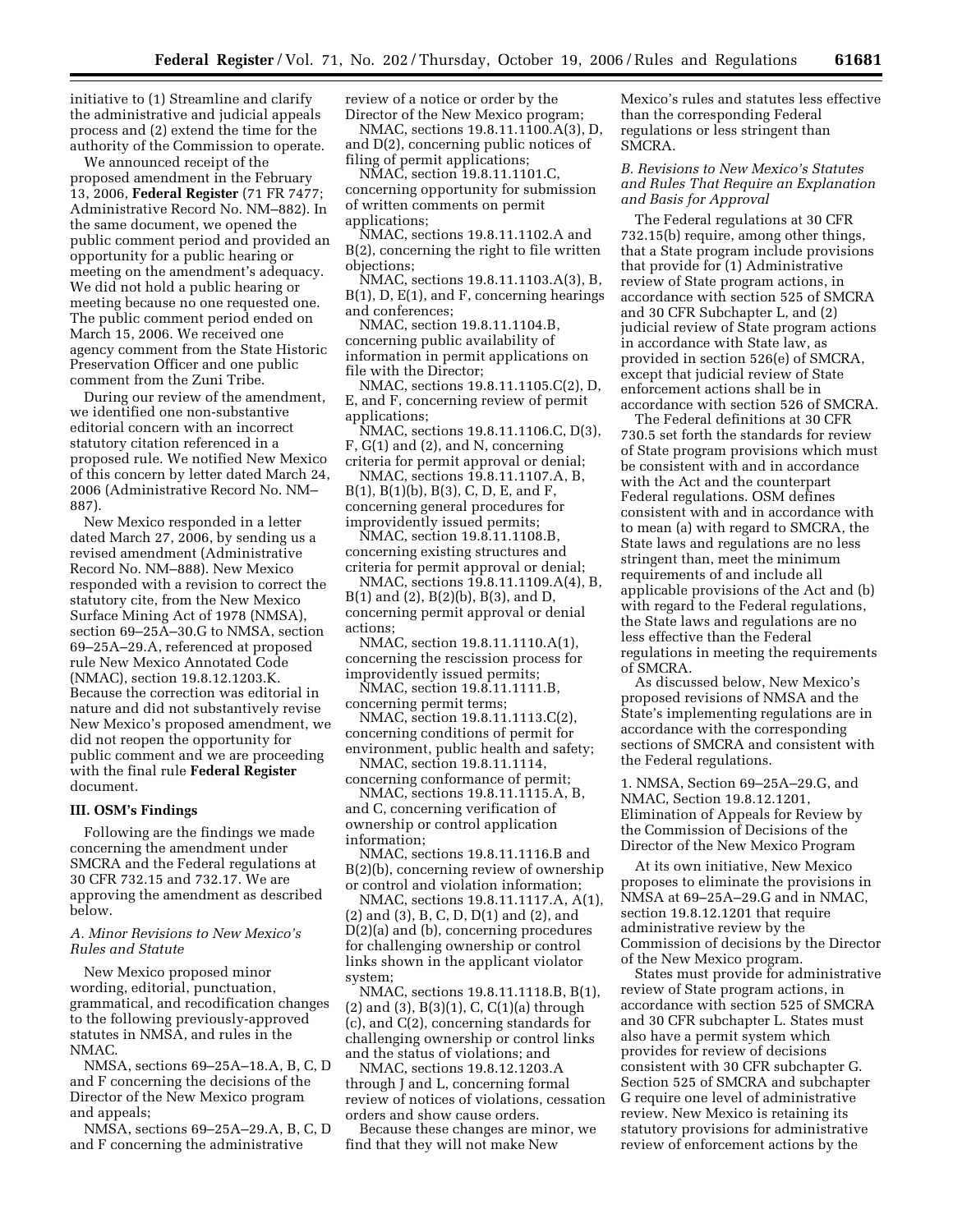Director of the New Mexico program in NMSA section 69–25A–29 and permitting decisions in NMSA section 69–25A–18. New Mexico also is retaining regulations at NMAC, section 19.8.12.1203, for administrative review of enforcement actions by the Director of the New Mexico program. The elimination of administrative review by the Commission leaves in place existing provisions for administrative review conducted by the Director of the New Mexico program for decisions concerning permitting and enforcement actions.

OSM finds that New Mexico's proposed revisions concerning administrative review at NMSA, section 69–25A–29.G, and NMAC, section 19.8.12.1201, are consistent with the Act and the Federal regulations, and the revisions will not make New Mexico's statutes and rules less stringent than section 525 of SMCRA or less effective than 30 CFR subchapters L and G.

2. NMSA, Section 69–25A–30.A, and NMAC, Sections 19.8.12.1202.A and 19.8.12.1203.K, Appeals of Decisions by the Director of the New Mexico Program to the State District Court

New Mexico proposes revisions of NMSA, section 69–25A–30.A, concerning judicial review, to clarify that appeals to a State District Court may be made by a party who is aggrieved by a decision of the Director, rather than the Commission, of the New Mexico program. Likewise, New Mexico proposes to revise NMAC, sections 10.8.12.1202.A and 19.8.12.1203.K, concerning judicial review, to state respectively that (1) A party to a proceeding before the Director who is aggrieved by a Director's decision issued after a hearing may obtain a review of that decision pursuant to NMSA section 39–3–1.1, and (2) the State District Court may review decisions concerning formal review of notices of violation, cessation orders, and show cause orders issued by the Director of the New Mexico program, pursuant to Subsection G of section 69–25A–30, NMSA, and NMAC 19.8.12.1202.

Existing NMAC 19.8.12.1202.A through D established procedures for judicial review of administrative decisions under the New Mexico program. New Mexico proposes to eliminate the procedures in NMAC 19.8.12.1202.A through D and revise NMAC 19.8.12.1202.A to require that appeals to State District Court will be subject to section 39–3–1.1 of the NMSA. Section 39–3–1.1 is applicable to all New Mexico State agencies for appeal of final agency decisions to the State District Court and covers

procedures for application and scope of review.

The Federal regulation at 30 CFR 732.15(b)(15) requires State programs to provide for judicial review of State program actions in accordance with State laws, as provided in section 526(e) of SMCRA, except that judicial review of State enforcement actions shall be in accordance with section 526 of SMCRA. Section 526(e) of SMCRA requires that actions of the State regulatory authority pursuant to an approved State program shall be subject to judicial review by a court of competent jurisdiction in accordance with State law. Sections 526(a) through (d) of SMCRA establish procedures for such judicial review of enforcement actions. Section 526(a) specifies that actions constituting rulemaking and orders or decisions in a civil penalty proceeding, issued by the Secretary of the Interior, may be subject to judicial review; it also provides the location and timeframe for filing of a petition for judicial review. Section 526(b) specifies the actions of the court hearing such a petition. Section 526(c) specifies the circumstances necessary for a court to grant temporary relief in the case of a proceeding to review any order or decision for cessation of coal mining and reclamation operations. Section 526(d) specifies that the commencement of a proceeding for judicial review shall not, unless specifically ordered by the court, operate as a stay of the action, order, or decision of the Secretary. There are no Federal regulations that set forth procedures for judicial review.

The procedures set forth in NMSA 39–3–1.1 apply to judicial review of any final decision by a New Mexico agency, and among other things, specify how final agency decisions must be documented and published, provide for appeal of a decision by any person aggrieved by the decision, specify the actions that may be taken by the district court, and provide for review of the State District Court decision by a party to the appeal.

The procedures set forth by New Mexico in NMSA 39–3–1.1 provide for similar procedures concerning judicial review set forth in SMCRA at sections 526(a) through (d) and demonstrate the ability for a person to obtain judicial review of all agency decisions as required by SMCRA at section 526(e).

These proposed revisions are also consistent with New Mexico's revisions discussed in finding B.1 above that eliminate administrative review by the Commission of decisions, other than those concerning promulgation of rules, by the Director. (See finding No. 3 below for New Mexico's provisions

concerning judicial review of agency rulemaking decisions.)

Therefore, OSM finds that the proposed revisions concerning judicial review at NMSA, section 69–25A–30.A, and at NMAC, sections 10.8.12.1202.A and 19.8.12.1203.K are consistent with the Act and the Federal regulations and the revisions will not make New Mexico's statutes and rules less stringent than section 526 of SMCRA or less effective than 30 CFR subchapters L and G.

3. NMAC, Section 19.8.12.1202.B, Judicial Review of Decisions by the Commission Concerning Adoption of a Rule, Amendment of a Rule or Repeal of a Rule

Existing NMAC 19.8.12.1202.E provides that persons aggrieved by a rule or amendment or repeal of a rule the Commission adopts may appeal to the State Court of Appeals. The existing regulation also includes procedures and timeframes for such an appeal as well as the standards for review by the court. As described in finding B.2 above, New Mexico proposes to eliminate existing NMAC 19.8.12.1202.B, C and D so that New Mexico's existing NMAC 19.8.12.1202.E becomes NMAC 19.8.12.1202.B. New Mexico proposes to eliminate the existing procedures, timeframe and standards in proposed NMAC 19.8.12.1202.B and instead proposes to cross-reference the statutory provision at NMSA, Subsection B of 69– 25A–30, which sets forth the same procedures, timeframes and standards for judicial review.

30 CFR 732.15(b)(15) requires that State programs provide for judicial review of State program actions in accordance with State law, as provided in section 526(e) of the Act. Section 526(e) states that actions of the State regulatory authority shall be subject to judicial review by a court of competent jurisdiction in accordance with State law. There are no Federal regulations for section 526(e) of the Act.

OSM finds that New Mexico's proposed NMAC 19.8.12.1202.B, concerning judicial review of rulemaking by the Commission, and the reference to NMSA, subsection B of 69– 25A–30, are in accordance with the requirements of section 526(e) of SMCRA for judicial review.

4. NMSA, Section 69–25A–29.F, Administrative Review of a Notice or Order by the Director of the New Mexico Program

New Mexico proposes to revise NMSA, section 69–25A–29.F, concerning administrative review, by deleting references to the Commission.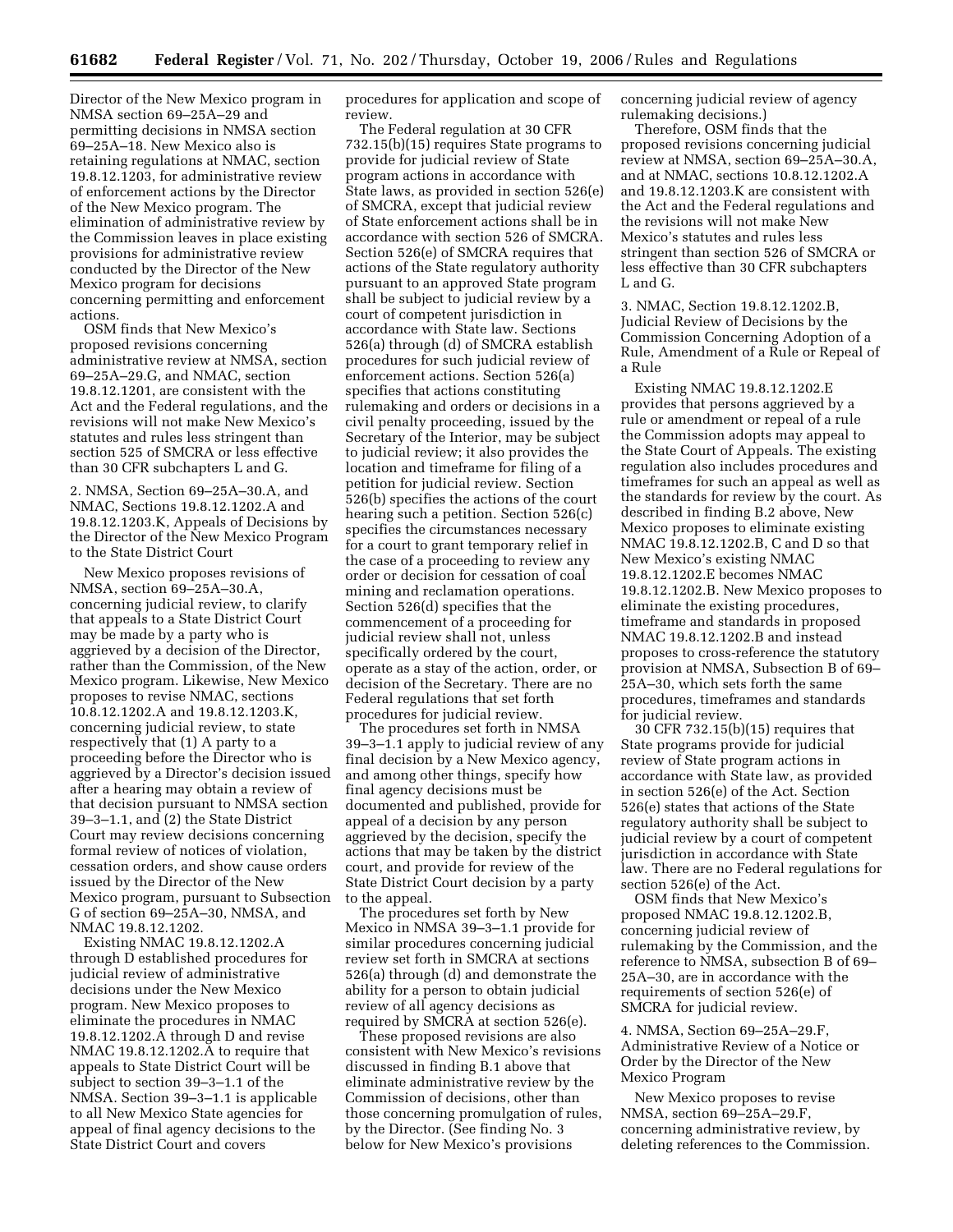With these revisions, New Mexico removed authority from the Commission and left authority with the Director of the New Mexico program to determine whether expenses (that have been reasonably incurred for or in connection with participation in administrative proceedings, including any judicial review of agency actions) may be assessed against any party.

Section 525(e) of SMCRA allows for an award of a sum equal to the aggregate amount of all costs, expenses, and attorney fees determined by the Secretary of the Interior to have been reasonably incurred by a person for or in connection with his participation in administrative proceedings, including any judicial review of agency actions.

As discussed in finding No. B.1. above, New Mexico's proposed revisions to delete the additional administrative review by the Commission of the Director's decisions, is consistent with section 525 of SMCRA. OSM finds that New Mexico's proposed revisions to NMSA, section 69–25A–29.F, deleting references to the Commission, are consistent with and no less stringent than section 525(e) of SMCRA.

5. NMSA, Section 69–25A–36, Termination of Agency Life

New Mexico proposes revisions of NMSA at section 69–25A–36, concerning termination of agency life, to extend the authority of the Commission to operate according to the provisions of NMSA from July 1, 2005, until July 1, 2012.

The Commission, created in NMSA at section 69–25A–1, meets at least once a year to adopt, amend and repeal rules. SMCRA, at section 503(a), and the Federal regulation at 30 CFR 732.15(a) requires that the State program provide for the State to carry out the provisions and meet the purposes of SMCRA within the State and that the State's laws and regulations are in accordance with the provisions of SMCRA. Because New Mexico's proposed revision extends the authority of the Commission to operate until July 1, 2012, and therefore enables rulemaking for the New Mexico program, OSM approves the proposed revision.

### **IV. Summary and Disposition of Comments**

#### *Public Comments*

We asked for public comments on the amendment (Administrative Record No. NM–876). We received one comment letter.

By letter dated February 2, 2006 (Administrative Record No. NM–879),

we received comments from the Governor of the Zuni Tribe in Zuni, New Mexico. Our response to the Governor's comments regarding New Mexico's proposed rule revisions at NMAC, section 19.8.12.1202.A, concerning judicial review of final agency decisions, is discussed below.

The Governor raised a concern that the proposed revision to NMAC, section 19.8.12.1202.A, would limit a person's ability to challenge agency decisions.

New Mexico's proposed revisions at NMAC, sections 19.8.12.1201 and 19.8.12.1202.A eliminate the need for a second administrative hearing before the Commission prior to allowing an appeal to the State District Court; this rule revision reflects the same statutory revision of the NMSA at section 69– 25A–29.G.

As discussed in finding No. B.2 above, New Mexico's proposed elimination of the opportunity for a second administrative hearing is consistent with the counterpart Federal regulations at 30 CFR 775.13.

The Governor also expressed concern that because only certain agency decisions can be the subject of an administrative hearing, some decisions may not therefore be appealed to the State District Court.

As discussed in finding B.1 above, New Mexico's proposed revision of NMSA, section 69–25A–30.A, and NMAC, sections 19.8.12.1202.A and 19.8.12.1203.K, provide for appeals of decisions by the Director to the State District Court. New Mexico's NMSA, section 69–25A–29, provides for administrative review of enforcement actions and NMSA, section 69–25A–18, provides for administrative review of permitting decisions. New Mexico is also retaining regulations at NMAC, section 19.8.12.1203, for administrative review of enforcement actions by the Director. The elimination of administrative review by the Commission leaves in place existing provisions for administrative review conducted by the Director for decisions concerning both permitting and enforcement actions and appeal of these decisions to the State District Court. Therefore, New Mexico's proposed revision is consistent with and in accordance with section 526 of SMCRA and 30 CFR subchapters L and G.

The Governor also correctly noted that the existing New Mexico rule at NMAC, section 19.8.12.1200.A, allows an administrative appeal of, among other final decisions made by the Director of the New Mexico program, a decision concerning a permit modification; this opportunity for review has not been revised. OSM notes

that New Mexico's allowance for an administrative appeal of a decision concerning a permit modification at NMAC section 19.8.12.1200.A is not specifically required under the counterpart Federal regulation at 30 CFR 775.11(a) (see OSM's approval of NMAC, section 19.8.12.1200.A, on April 13, 2004, 69 FR 19321, at 19322, finding No. C.2.).

For the reasons discussed above, we are not requiring any revision of New Mexico's proposed rules in response to these comments.

#### *Federal Agency Comments*

Under 30 CFR 732.17(h)(11)(i) and section 503(b) of SMCRA, we requested comments on the amendment from various Federal agencies with an actual or potential interest in the New Mexico program (Administrative Record No. NM–876). We received no comments.

### *Environmental Protection Agency (EPA) Concurrence and Comments*

Under 30 CFR 732.17(h)(11)(i) and (ii), we are required to get concurrence from EPA for those provisions of the program amendment that relate to air or water quality standards issued under the authority of the Clean Water Act (33 U.S.C. 1251 *et seq.*) or the Clean Air Act (42 U.S.C. 7401 *et seq.*).

None of the revisions that New Mexico proposed to make in this amendment pertains to air or water quality standards. Under 30 CFR 732.17(h)(11)(i), OSM requested comments on the amendment from EPA (Administrative Record No. NM–876). EPA did not respond to our request.

# *State Historic Preservation Officer (SHPO) and the Advisory Council on Historic Preservation (ACHP)*

Under 30 CFR 732.17(h)(4), we are required to request comments from the SHPO and ACHP on amendments that may have an effect on historic properties. On December 20, 2006, we requested comments on New Mexico's amendment (Administrative Record No. NM–876). The SHPO responded on February 9, 2006, that it had no comments because the proposed amendments do not affect cultural resources (Administrative Record No. NM–881). We did not receive a response from the ACHP.

### **V. OSM's Decision**

Based on the above findings, we approve New Mexico's November 18, 2005, proposed amendment, as revised on March 27, 2006.

We approve New Mexico's proposed statutory revisions as they were enacted by New Mexico (effective on June 17,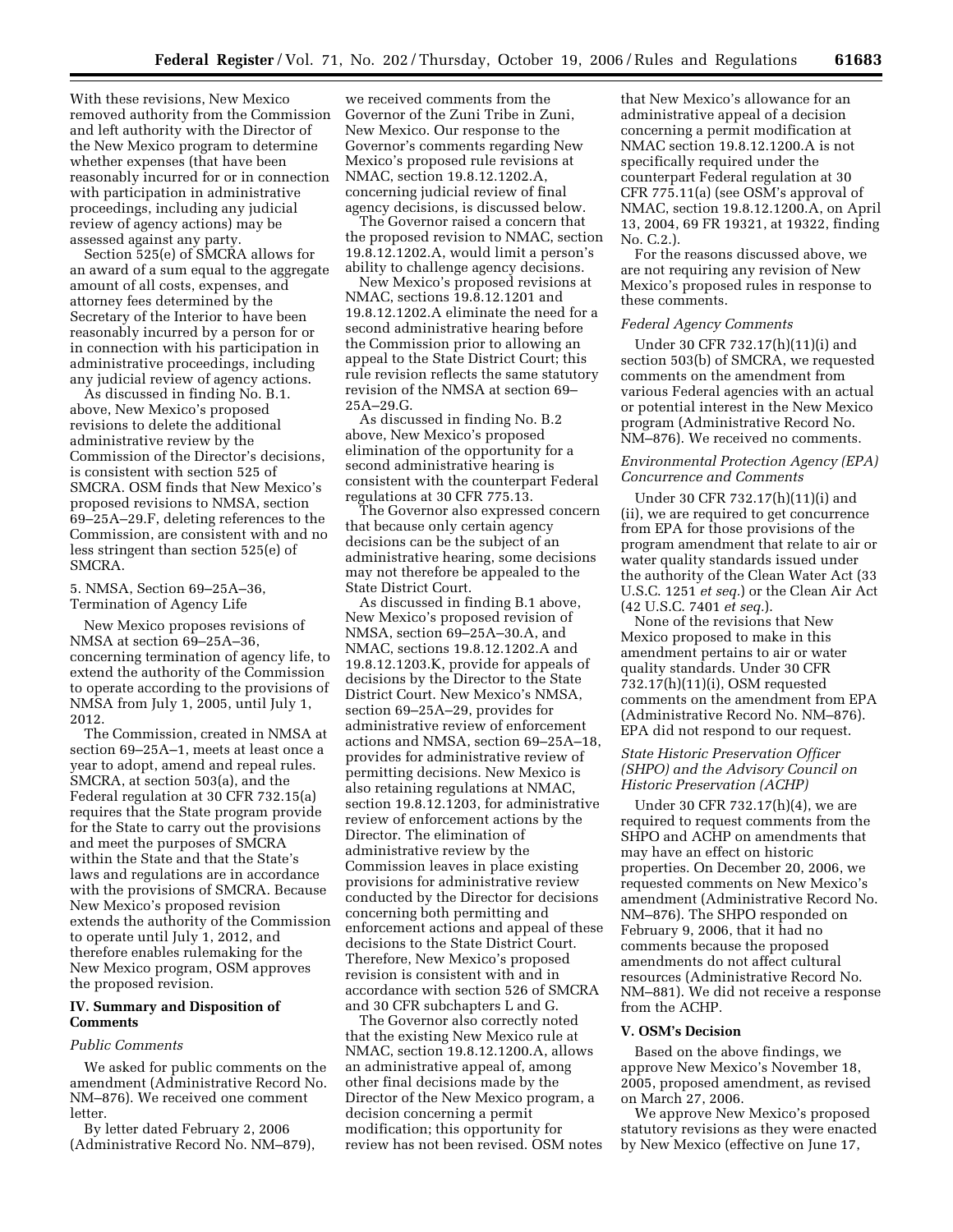2005) and rule revisions as promulgated by New Mexico (effective on April 28, 2006).

To implement this decision, we are amending the Federal regulations at 30 CFR part 931, which codify decisions concerning the New Mexico program. We find that good cause exists under 5 U.S.C. 553(d)(3) to make this final rule effective immediately. Section 503(a) of SMCRA requires that the State's program demonstrate that the State has the capability of carrying out the provisions of the Act and meeting its purposes. Making this regulation effective immediately will expedite that process. SMCRA requires consistency of State and Federal standards.

### **VI. Procedural Determinations**

*Executive Order 12630—Takings* 

This rule does not have takings implications. This determination is based on the analysis performed for the counterpart Federal regulation.

### *Executive Order 12866—Regulatory Planning and Review*

This rule is exempted from review by the Office of Management and Budget (OMB) under Executive Order 12866 (Regulatory Planning and Review).

# *Executive Order 12988—Civil Justice Reform*

The Department of the Interior has conducted the reviews required by section 3 of Executive Order 12988 and has determined that this rule meets the applicable standards of subsections (a) and (b) of that section. However, these standards are not applicable to the actual language of State regulatory programs and program amendments because each program is drafted and promulgated by a specific State, not by OSM. Under sections 503 and 505 of SMCRA (30 U.S.C. 1253 and 1255) and the Federal regulations at 30 CFR 730.11, 732.15, and 732.17(h)(10), decisions on proposed State regulatory programs and program amendments submitted by the States must be based solely on a determination of whether the submittal is consistent with SMCRA and its implementing Federal regulations and whether the other requirements of 30 CFR Parts 730, 731, and 732 have been met.

#### *Executive Order 13132—Federalism*

This rule does not have Federalism implications. SMCRA delineates the roles of the Federal and State governments with regard to the regulation of surface coal mining and reclamation operations. One of the purposes of SMCRA is to ''establish a nationwide program to protect society and the environment from the adverse effects of surface coal mining operations.'' Section 503(a)(1) of SMCRA requires that State laws regulating surface coal mining and reclamation operations be ''in accordance with'' the requirements of SMCRA, and section 503(a)(7) requires that State programs contain rules and regulations ''consistent with'' regulations issued by the Secretary pursuant to SMCRA.

## *Executive Order 13175—Consultation and Coordination With Indian Tribal Governments*

In accordance with Executive Order 13175, we have evaluated the potential effects of this rule on Federally recognized Indian Tribes and have determined that the rule does not have substantial direct effects on one or more Indian Tribes, on the relationship between the Federal government and Indian Tribes, or on the distribution of power and responsibilities between the Federal government and Indian Tribes. The rule does not involve or affect Indian Tribes in any way.

# *Executive Order 13211—Regulations That Significantly Affect the Supply, Distribution, or Use of Energy*

On May 18, 2001, the President issued Executive Order 13211 which requires agencies to prepare a Statement of Energy Effects for a rule that is (1) considered significant under Executive Order 12866, and (2) likely to have a significant adverse effect on the supply, distribution, or use of energy. Because this rule is exempt from review under Executive Order 12866 and is not expected to have a significant adverse effect on the supply, distribution, or use of energy, a Statement of Energy Effects is not required.

### *National Environmental Policy Act*

This rule does not require an environmental impact statement because section 702(d) of SMCRA (30 U.S.C. 1292(d)) provides that agency decisions on proposed State regulatory program provisions do not constitute major Federal actions within the meaning of section 102(2)(C) of the National Environmental Policy Act (42 U.S.C. 4321.

#### *Paperwork Reduction Act*

This rule does not contain information collection requirements that require approval by OMB under the Paperwork Reduction Act (44 U.S.C. 3501 *et seq.*).

### *Regulatory Flexibility Act*

The Department of the Interior certifies that this rule will not have a significant economic impact on a substantial number of small entities under the Regulatory Flexibility Act (5 U.S.C. 601 *et seq.*). The State submittal, which is the subject of this rule, is based upon counterpart Federal regulations for which an economic analysis was prepared and certification made that such regulations would not have a significant economic effect upon a substantial number of small entities. In making the determination as to whether this rule would have a significant economic impact, the Department relied upon the data and assumptions for the counterpart Federal regulations.

# *Small Business Regulatory Enforcement Fairness Act*

This rule is not a major rule under 5 U.S.C. 804(2), of the Small Business Regulatory Enforcement Fairness Act. This rule:

a. Does not have an annual effect on the economy of \$100 million.

b. Will not cause a major increase in costs or prices for consumers, individual industries, Federal, State, or local government agencies, or geographic regions.

c. Does not have significant adverse effects on competition, employment, investment, productivity, innovation, or the ability of U.S.-based enterprises to compete with foreign-based enterprises.

This determination is based upon the fact that the State submittal which is the subject of this rule is based upon counterpart Federal regulations for which an analysis was prepared and a determination made that the Federal regulation was not considered a major rule.

#### *Unfunded Mandates*

This rule will not impose an unfunded Mandate on State, local, or tribal governments or the private sector of \$100 million or more in any given year. This determination is based upon the fact that the State submittal, which is the subject of this rule, is based upon counterpart Federal regulations for which an analysis was prepared and a determination made that the Federal regulation did not impose an unfunded mandate.

# **List of Subjects in 30 CFR Part 931**

Intergovernmental relations, Surface mining, Underground mining.